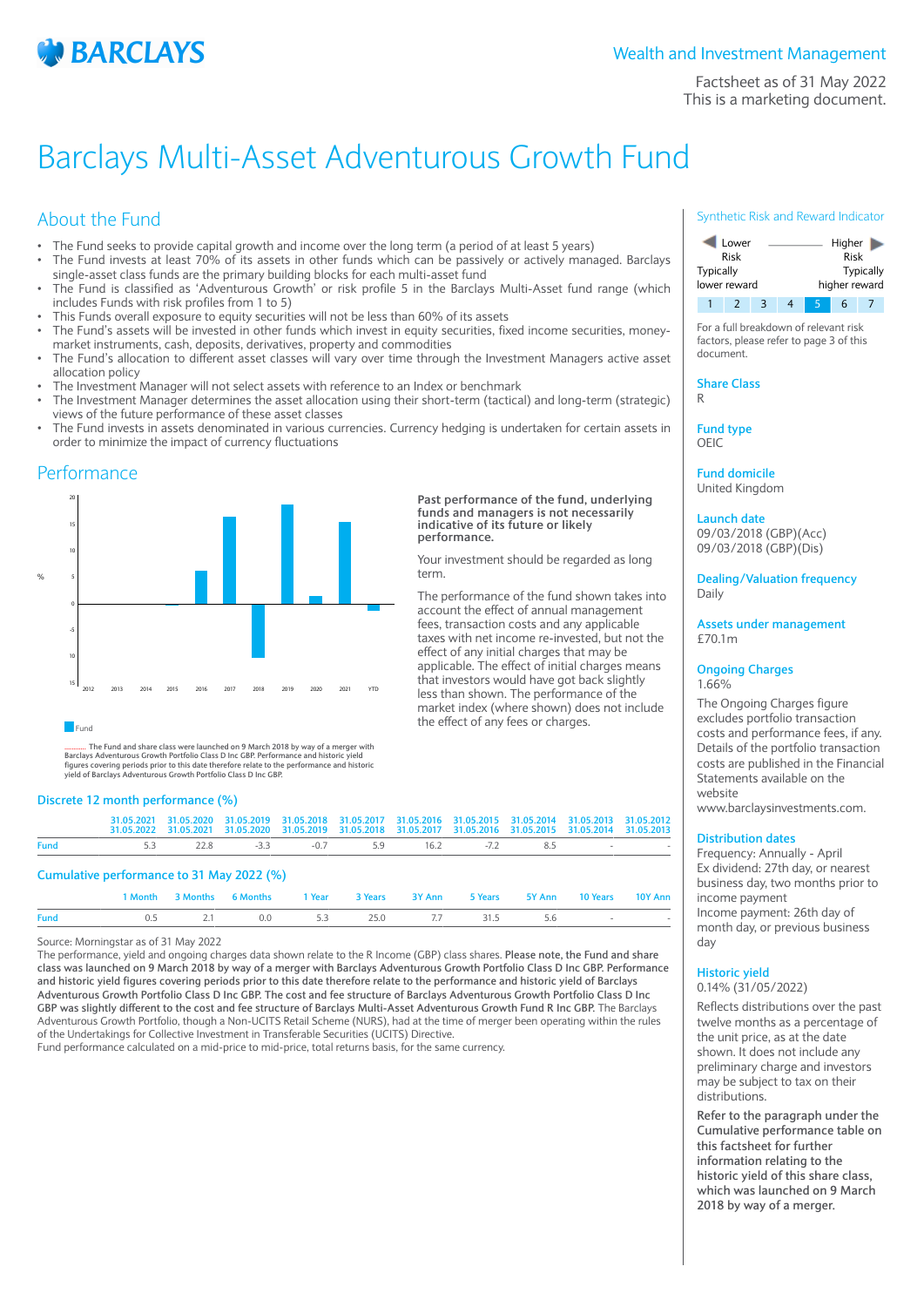

Factsheet as of 31 May 2022 This is a marketing document.

# Barclays Multi-Asset Adventurous Growth Fund

## Asset Allocation

| <b>Asset Class</b>                 | Strategic Asset Allocation (%) | <b>Tactical Tilts</b> | Portfolio (%) |
|------------------------------------|--------------------------------|-----------------------|---------------|
| Cash & Short Maturity Bonds        | 2.0                            | <b>Neutral</b>        | 1.8           |
| Developed Government Bonds         | 2.0                            | <b>Neutral</b>        | 2.0           |
| <b>Investment Grade Bonds</b>      | 2.0                            | Neutral               | 1.8           |
| High Yield & Emerging Market Bonds | 3.0                            | Neutral               | 2.8           |
| <b>Developed Markets Equities</b>  | 62.0                           | Overweight            | 65.1          |
| <b>Emerging Markets Equities</b>   | 19.0                           | <b>Underweight</b>    | 16.0          |
| Commodities                        | 8.0                            | Neutral               | 8.5           |
| Alternative Trading Strategies     | 2.0                            | <b>Neutral</b>        | 2.0           |

Source: Morningstar

# Portfolio Holdings

| 18.6% | <b>GlobalAccess US Equity Fund</b>                |
|-------|---------------------------------------------------|
| 40.0% | Ceredex Value Advisors                            |
| 30.0% | T Rowe Price                                      |
| 30.0% | AllianceBernstein                                 |
| 14.7% | <b>GlobalAccess Emerging Market Equity</b>        |
|       |                                                   |
| 20.0% | Arrowstreet                                       |
| 4.0%  | <b>ARX Investimentos</b>                          |
| 10.0% | Pzena Investment Management                       |
| 46.0% | Schroders                                         |
| 20.0% | <b>NS Partners</b>                                |
| 12.9% | Barclays UK Alpha Fund                            |
|       |                                                   |
| 25.0% | JP Morgan                                         |
| 15.0% | Jupiter                                           |
| 15.0% | Majedie                                           |
| 25.0% | Liontrust                                         |
| 20.0% | Polar Capital                                     |
| 5.9%  | GlobalAccess Europe (ex-UK) Alpha                 |
| 35.0% | <b>Allianz Global Investors</b>                   |
| 35.0% | Invesco                                           |
| 30.0% | <b>BlackRock</b>                                  |
| 5.4%  |                                                   |
|       | GlobalAccess Asia Pacific (ex-Japan)              |
| 15.0% | Fidelity                                          |
| 35.0% | <b>Federated Hermes</b>                           |
| 50.0% | Schroders                                         |
| 4.9%  | GlobalAccess US Small and Mid Cap Equity          |
|       |                                                   |
| 45.0% | Wellington                                        |
| 35.0% | Kennedy Capital                                   |
| 20.0% | The London Company                                |
| 4.4%  | Modified Strategy Bloomberg Commodity<br>Index TR |
|       |                                                   |

| 4.1%   | L&G Multi-Strategy Enhanced<br>Commodities UCITS ETF |
|--------|------------------------------------------------------|
| 2.6%   | <b>Barclays UK Equity Income</b>                     |
| 60.0%  | Jupiter                                              |
| 40.0%  | Aberdeen Standard                                    |
| 2.6%   | GlobalAccess Japan                                   |
| 40.0%  | <b>Baillie Gifford</b>                               |
| 60.0%  | Schroders                                            |
| 2.6%   | <b>GlobalAccess UK Opportunities</b>                 |
| 35.0%  | Heronbridge                                          |
| 35.0%  | J O Hambro Capital Management                        |
| 30.0%  | Lindsell Train                                       |
| 2.5%   | Barclays UK Small and Mid Cap Fund                   |
| 50.0%  | Jupiter                                              |
| 50.0%  | Schroders                                            |
| 1.5%   | iShares Core MSCI World UCITS ETF                    |
| 1.4%   | iShares USD High Yield Corp Bond UCITS<br>FTF        |
| 1.2%   | <b>GlobalAccess Global Government Bond</b>           |
| 100.0% | <b>PIMCO</b>                                         |
| 1.0%   | BlackRock Global Event Driven Fund                   |
| 1.0%   | Janus Henderson UK Absolute Return Fund              |
| 12.5%  | Other                                                |

## **Price** £1.24 (31/05/2022)(GBP)(Acc) £1.21 (31/05/2022)(GBP)(Dis)

## **Holdings**

32

**ISA allowable?** Yes

**SIPP allowable?** Yes

**Sedol code** BD940B4 (GBP)(Acc) BD94092 (GBP)(Dis)

## **ISIN code**

GB00BD940B45 (GBP)(Acc) GB00BD940925 (GBP)(Dis)

## **Bloomberg code**

BAMAARA:LN (GBP)(Acc) BAMAARI:LN (GBP)(Dis)

**Management Company**

Barclays Asset Management Limited

## **Depositary**

Northern Trust Investor Services Limited

## **Investment Manager**

Barclays Investment Solutions Limited

Source: Barclays and Northern Trust 'Other' includes cash and futures positions. Be aware, funds investing in overseas securities are exposed to currency exchange risks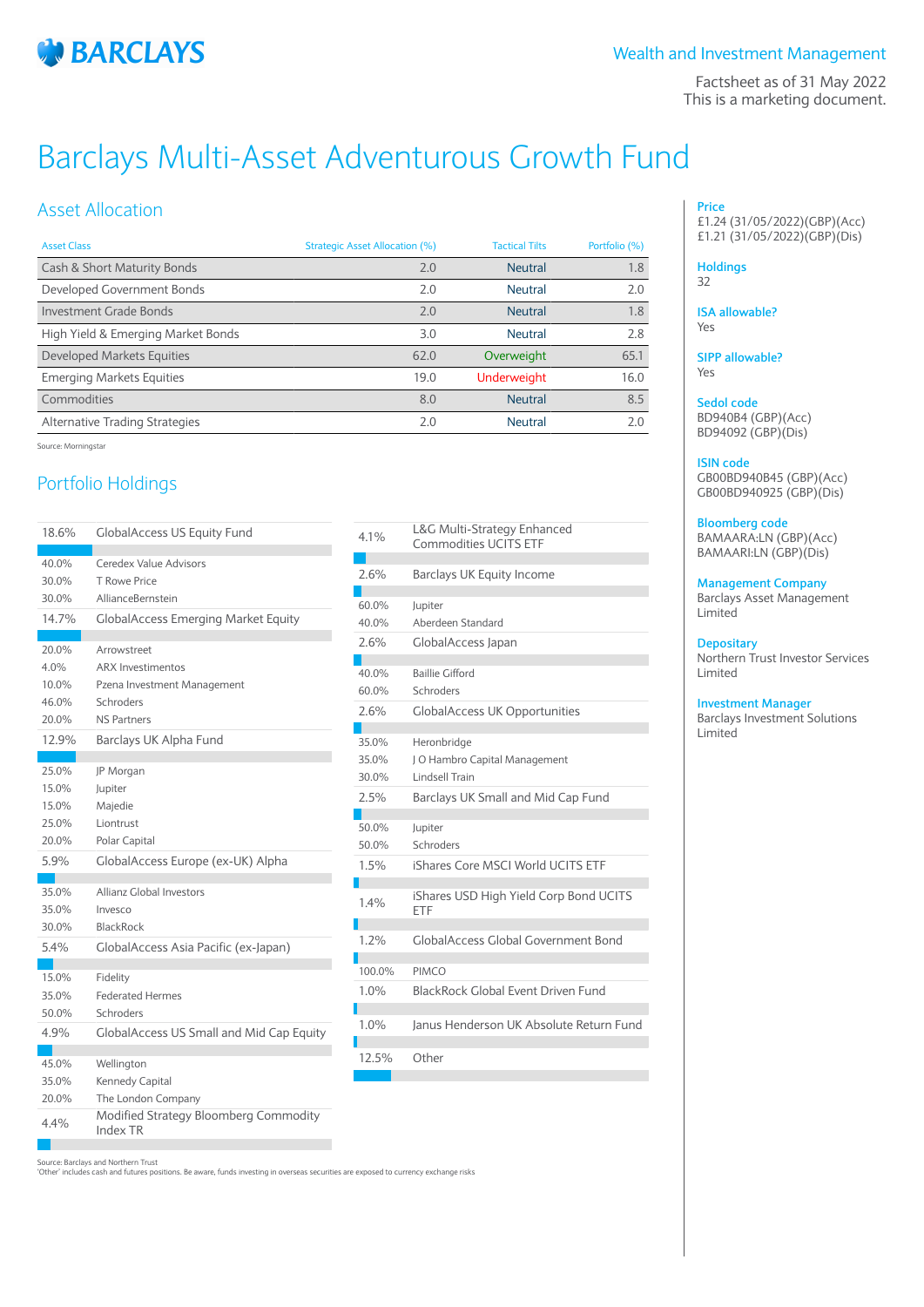

Factsheet as of 31 May 2022 This is a marketing document.

# Barclays Multi-Asset Adventurous Growth Fund

## Risk Factors

## Derivative Exposure

The fund invests in derivatives as part of its investment strategy, over and above their use for Efficient Portfolio Management (EPM). Investors should be aware that the use of these instruments can, under certain circumstances, increase the volatility and risk profile of the Fund beyond that expected of a fund that only invests in equities. The fund may also be exposed to the risk that the company issuing the derivative may not honour their obligations which in turn could lead to losses arising.

#### Emerging Markets

Emerging markets are generally less well regulated than the UK and it can sometimes be difficult to buy and sell investments in these areas. There is also an increased chance of political and economic instability and so these funds carry higher risks than those investing in larger, more established markets.

#### Long Term Investments

Stock market investments should be regarded as long term investments.

## Smaller Companies

These funds invest in smaller companies, which are more volatile and sometimes more difficult to trade than larger companies.

## Value of Investments

The value of investments and the income you receive from them can fall as well as rise.

## High Yield Bonds

These funds invest in high yield bonds, which carry a greater risk of default than investment grade corporate bonds. Economic conditions will also have a greater effect on their price.

#### Exchange Rate

The value of investments and any income from them may decrease or increase as a result of changes in exchange rates between currencies.

## Inflation

Inflation will reduce the real value of your investments in future.

## Returns are not guaranteed

What you receive when you sell your investment is not guaranteed, it depends on how your investments perform.

#### Taxation and tax relief

Levels of taxation and tax relief are subject to change.